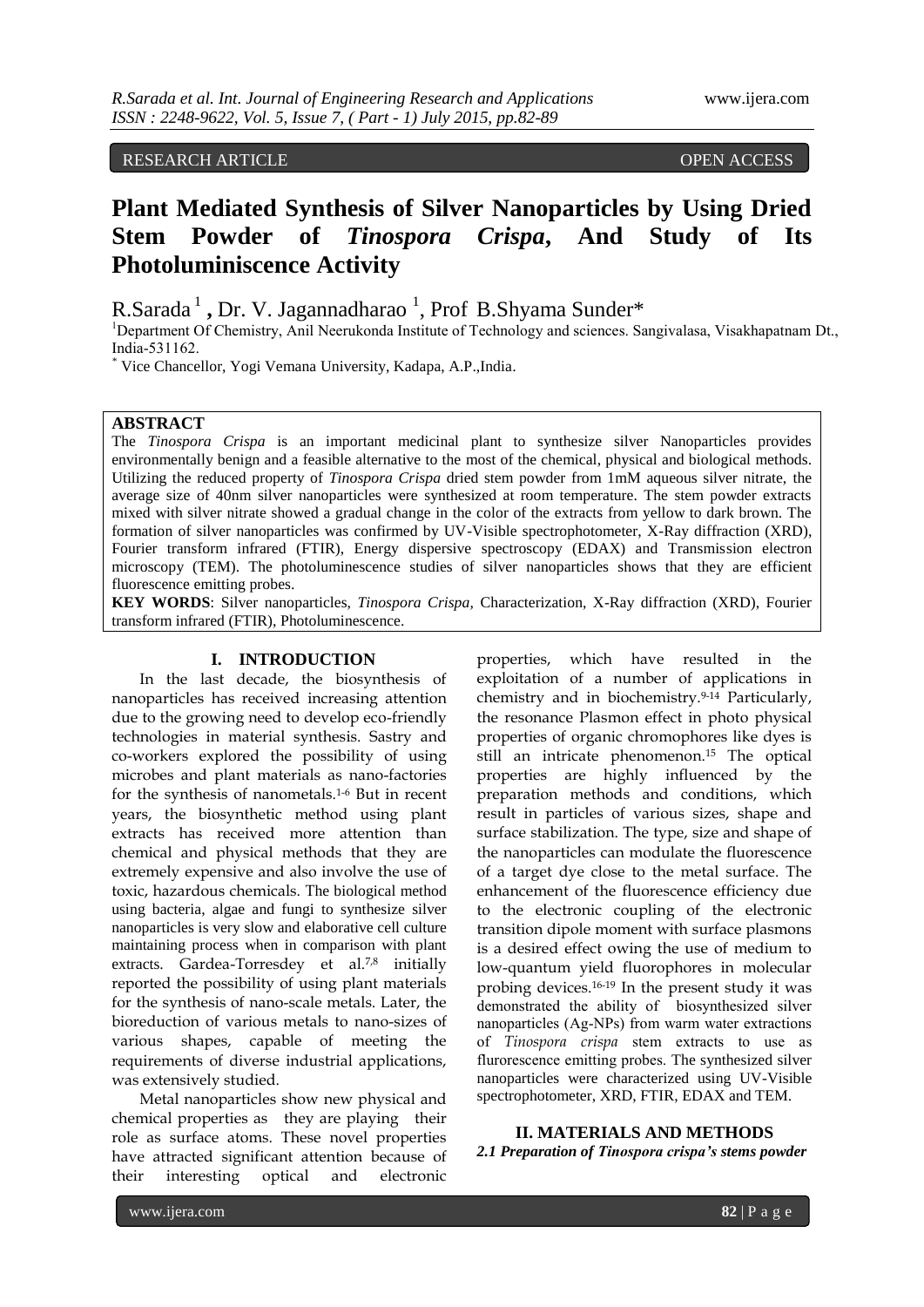Fresh *Tinospora crispa* plants were collected from surroundings of Aaraku agency of Visakhapatnam district, Andhra Pradesh, India. Finely cut stems are dried in hot air oven at  $50^{\circ}$  C to  $55^{\circ}$  C for one week and then powdered. 100g of *Tinospora crispa's* dried stem powder was taken in a flask to it 200ml of distilled water was added, then boiled the mixture for 15-20 min and cooled. This cooled mixture was centrifuged at 5000 rpm for 10 min. and collected yellow supernatant. This supernatant is used for further experiments.

#### *2.2 Synthesis of silver nanoparticles*

Silver nitrate (AgNO3) was purchased from Himedia chemicals. In the synthesis of silver nanoparticles, 40ml supernatant of boiled stem powder was added to the 200ml of 1mM of silver nitrate solution and stirred at room temperature. The bio-reduced component was monitored by using UV-Visible spectrophotometer periodically.

### **III. RESULTS AND DISCUSSION**

#### *3.1 Characterization of silver nanoparticles (Ag NPs)*

The presence of Ag NPs was checked by the following methods. These methods provided the evidence that the reaction between silver nitrate and plant's stem powder producing Ag NPs.

#### *3.1.1 Color change*

There is a sequential color change which indicates the formation of Ag NPs by our plant material. This is the primary test for the checking of formation of Ag NPs.



*Color was changed from yellow to light brown (Fig. 1) and After18-24hrs color was changed into dark brown (Fig. 2)*

The color reduction of AgNO3 into Nanoparticles was visibly evident from the color change when Stem powder was added into a silver nitrate solution. Within few minutes the appearance of brown color was observed that it indicates the formation of Ag NPs. The color was changed from yellow to light brown (Fig. 1). After18-24hrs color was changed into dark brown (Fig. 2).

#### *3.1.2 UV-Visible spectral analysis*

Synthesized silver nanoparticles was confirmed by sampling the aqueous component of at different time intervals and the absorption maxima was scanned by UV-Visible Spectro-photometer at the wavelength of 300-700 nm on UV-Visible spectrophotometer (Schimadzu UV- Visible spectrophotometer), by using deionized water as the reference.

Figure **3** shows the UV-Visible spectra of silver colloid obtained. The surface Plasmon resonance (SPR) band is broad indicating polydispersed nanoparticles. A smooth and narrow absorption band at 443 nm is observed which is characteristic of mono-dispersed spherical nanoparticles. UV-visible spectroscopy is one of the most widely used techniques for structural characterization of silver nanoparticles. The surface

plasmon resonance (SPR) band ( $\lambda$  max) around 443 nm broadened and slightly moved to the long wavelength region, indicating the presence and formation of silver nanoparticles. The optical absorption spectra of metal nanoparticles are dominated by surface Plasmon resonances (SPR), which shift to longer wavelengths with increasing particle size. The position and shape of plasmon absorption of silver nanoclusters are strongly dependent on the particle size, dielectric medium, and surface-adsorbed species. The surface plasmon absorption of silver nanoparticles have the short wavelength band in the visible region around 443 nm is due to the transverse electronic oscillation.

#### *3.1.3 Transmission electron microscopic examination (TEM)*

Transmission electron microscopic examination was done to know the morphology of silver nanoparticles, using high-resolution analytical transmission electron microscope (Phillips, Netherland Model: Technai20). In this examination we used centrifuged powder of the solution of silver nanoparticles. For TEM analysis, the specimen was suspended in distilled water, dispersed ultrasonically to separate individual particles, and one or two drop of the suspension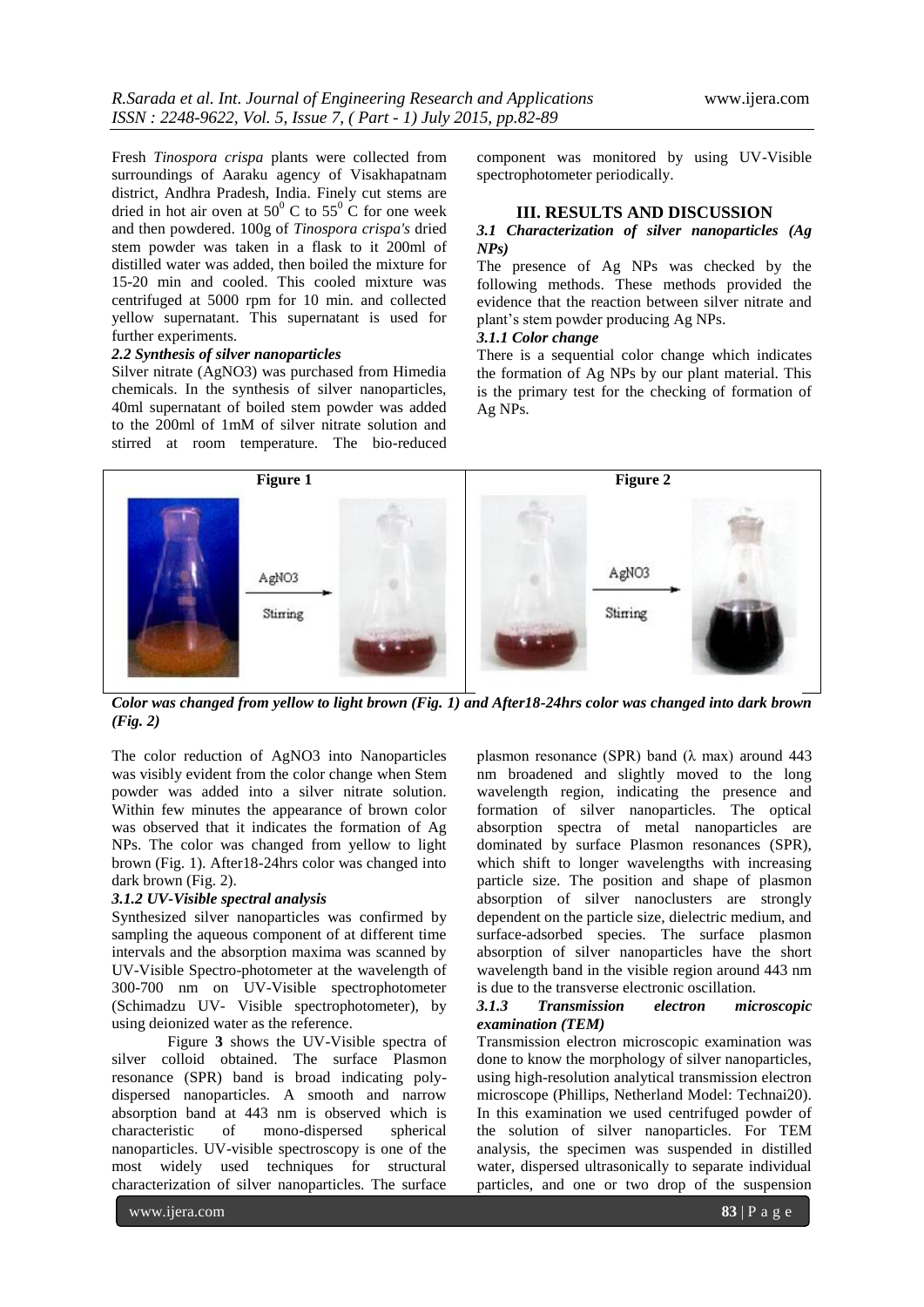deposited onto holey-carbon coated copper grids and dried under Infrared lamp.

The TEM images obtained for colloid is shown in figure **4**. It is clear from the TEM images in figure 4 that the particle size nearly spherical particles of average size 40 nm are obtained. The TEM image confirms the particles are spherical in shape.

The Scherrer rings, characteristic of fcc silver is clearly observed, showing that the structure seen in the TEM image are nano crystalline in nature. It is observed that the silver nanoparticles are scattered over the surface and no aggregates are noticed under TEM. The difference in size is possibly due to the fact that the nanoparticles are being formed at different times.



**Figure 3**: (a) UV-visual absorption spectra of silver nanoparticles after 24 h of reaction. (b) Picture of flask containing the solution of aqueous *Tinospora crispa* stem extract filtrate with of silver nitrate in Erlenmeyer flask, before reaction (flask1) and after 24 h of reaction (flask 2).



**Figure 4**: Transmission electron micrographs of the silver nanoparticles used in this work. (a) The bar marker represents 40 nm.

#### *3.1.3 X-Ray diffraction studies (XRD)*

The synthesized silver nanoparticles were centrifuged at 10,000 rpm for 15 min. and collected the pellet. The pellet was washed with distilled water to remove impurities and dried to get the powder. The X-Ray diffraction assay was performed for the detection of crystalline nature of the metal nanoparticles was done by X-Ray diffractometer (XPERT-PRO), operating at 40 kV and current of 30mA with Cu Kα radiation  $(\lambda = 1.5404^{\circ})$  and the 2 $\theta$  scanning range was 0-90° at

2<sup>°</sup> min<sup>-1</sup>. The colloidal suspension containing metal nanoparticles was dried on a small glass slab.

Figure **5** shows the XRD pattern of silver nanoparticles obtained using *Tinospora crispa*. The diffraction peaks appeared at 22.41, 23.84, 25.20, 39.11, 42.56, 46.48, and 59.60. The average crystallite size according to Scherrer equation calculated using the highest peak of the 39.11 is found to be 37.36 nm, nearly in agreement with the particle size obtained from TEM image.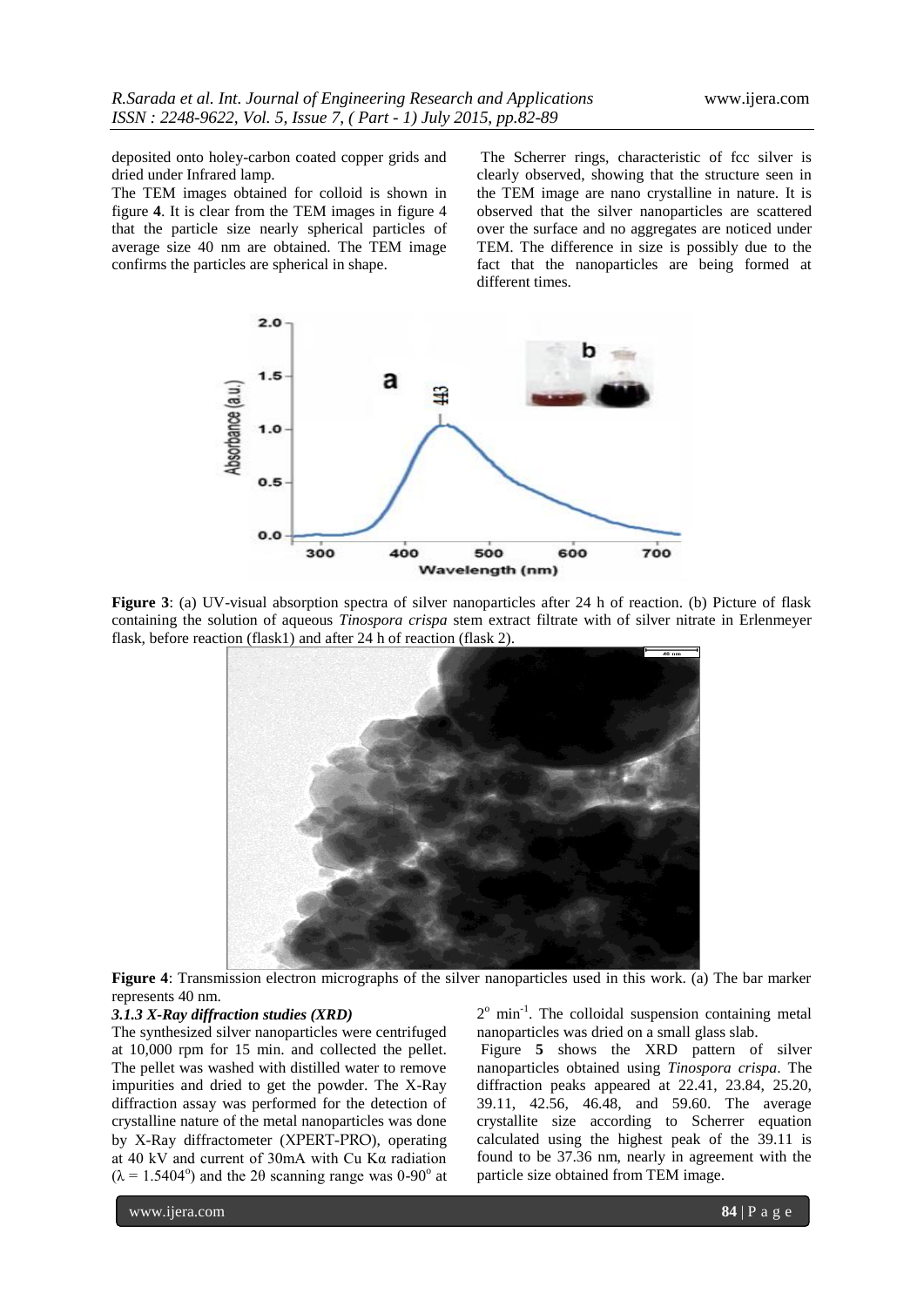## *3.1.4 Fourier transforms infrared spectroscopy (FT-IR)*

To identify the bio-molecules associated with the synthesis of nanoparticles by plant mediated was performed by using FT-IR (Schimadzu FTIR). The dried silver Nanoparticles were grinded and the powder as KBr pellets measured at the wavelength range from  $4000$  to  $400 \text{ cm}^{-1}$ .

FTIR measurement was carried out to identify the possible biomolecules responsible for capping and efficient stabilization of silver nanoparticles synthesized by using *Tinospora crispa*. Figure**-6** shows the FTIR spectrum of silver nanoparticles obtained in this study. In the IR spectrum of *Tinospora crispa* capped silver nanopartcles, the spectrum showed absorptions at 3442.90 (OH), at 1597 due to C=O of -COOH, respectively. The band observed at  $1357 \text{ cm}^{-1}$  is due to C-O stretching mode. The very strong band at  $1072 \text{ cm}^{-1}$  arises from C-O-C symmetric stretching and C-O-H bending vibrations of protein in the *Tinospora crispa*.



2 Theta (degree)

**Figure 5**: X-ray diffraction pattern of Ag-NP at room temperature synthesized by *Tinospora crispa* stem extract with  $AgNO<sub>3</sub>$  solution.



www.ijera.com **85** | P a g e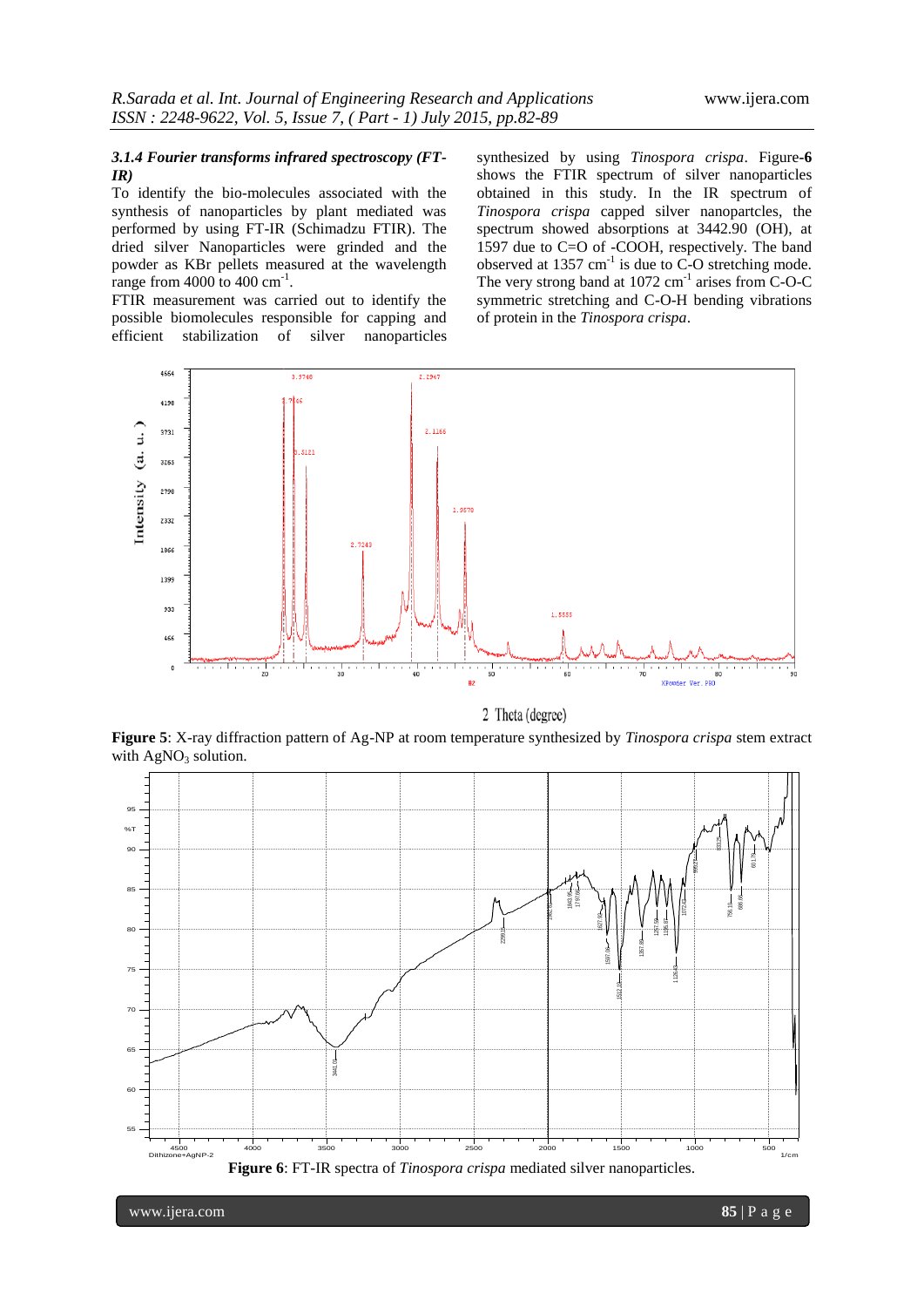### *Photo physical properties of Ag-NPs & Fluorescein dye in ammonia solution:*

The above synthesized Ag-NPs (0.1mmoles) were dissolved in ammonia solution to study their photoluminescence activity. Further these nanoparticles were used in the study of metal enhanced fluorescence (MEF) study.

Fluorescein has been used to derivatize biomolecules for decades, fluorescein-based dyes and their conjugates have several significant drawbacks, including: a relatively high rate of photobleaching, pH-sensitive fluorescence (pK<sub>a</sub>  $\sim$  6.4), which results in limiting their utility in some multicolor applications, A relatively broad fluorescence emission spectrum shows a tendency toward quenching of their fluorescence on conjugation to biopolymers, particularly at high degrees of labeling. Fluorescein's high photobleaching rate limits the sensitivity that can be observed, a significant disadvantage for applications requiring ultrasensitive detection, such as DNA sequencing, fluorescence *in situ* hybridization and localization of low-abundance receptors. These limitations have encouraged us in the development of new alternative nano fluorophores.

Figure **7** shows the luminescence of Ag-NPs (0.01 % w/v) in ammonia solution at (a) daylight and (b) UV-lamp of 254 nm excitations respectively. Basing on this in view, fluorescence studies were carried on this Ag-NPs. Figure.**8** represents the emission spectra of Ag-NPs in ammonia solution at 438 nm. From absorption and emission spectra's the stokes shifts observed as 96 nm. The detailed description with Stokes shifts were compared with emission spectra of flourescein in ammonia solution in figure 9 and the observations were presented in table-1.

Figure 10 display a typical EEMs of Ag-NPs in ammonia. Peak locations and suggested fluorophores are provided in Table 2. The scales of the EEMs listed are not consistent. The purpose of the following discussion is to identify *location* of fluorescent centers and compare those locations with previously identified peaks and their represented fluorophores.

The excitation range (300-500nm) and step interval (5nm) resulted in 41 excitation wavelength data points (300nm, 305nm, 310nm…. 500nm). Emission range (350-700nm) and step interval (5nm) resulted in 70 emission wavelength data points. Following the creation of EEMs, they were then exported into Excel files and later Sigma Plot files and MATLAB files for further interpretation and modeling. From the EEMs spectra location of the peak maxima was found to be: Ex. 342 nm/ Em 438nm, Fluorescence intensity in Raman units.





**Figure 7**: The photos show the luminescence of Fluorescein (Left) & Ag-NP (Right) in ammonia solution @ (a) daylight and (b) 254 nm excitations respectively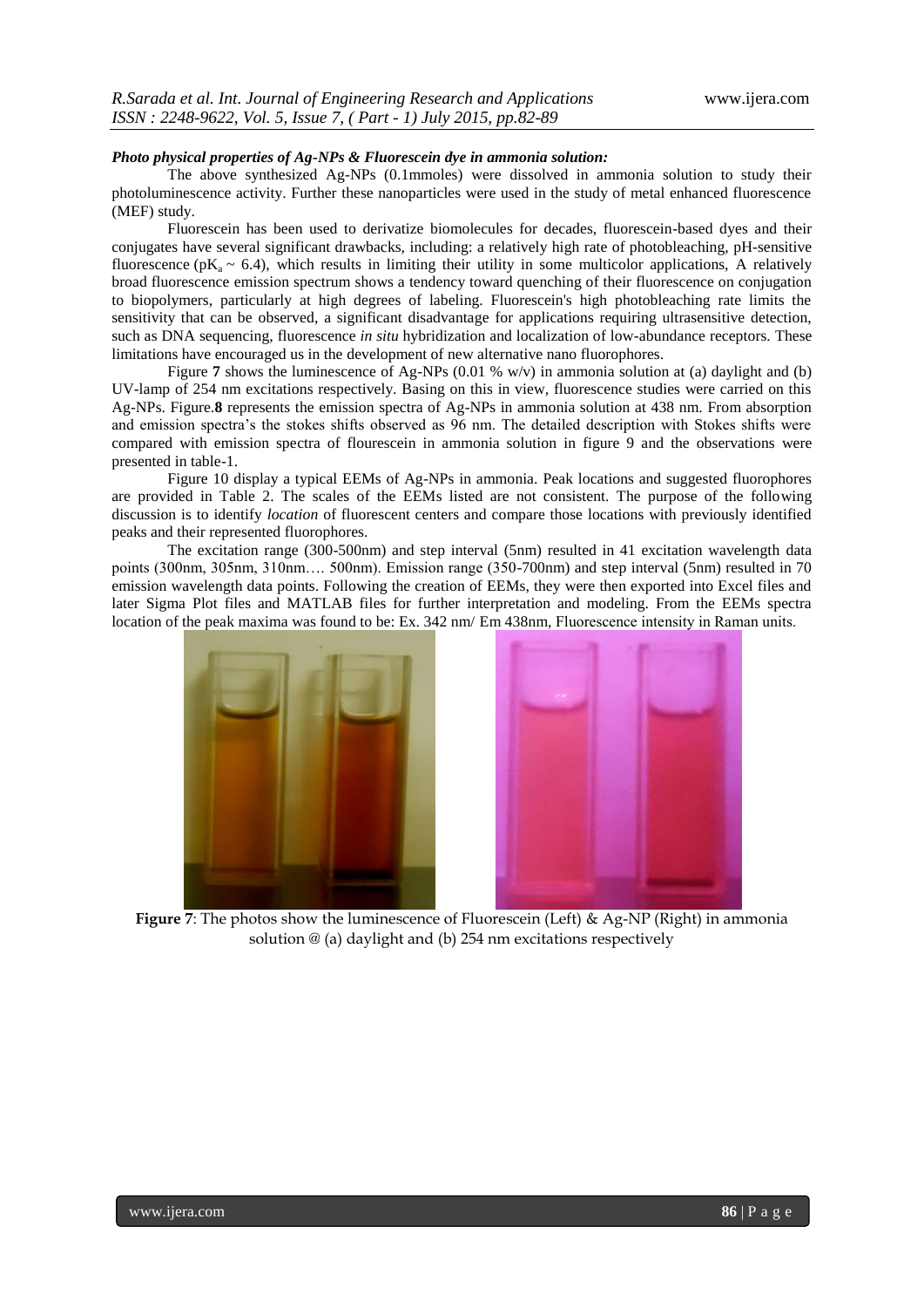

**Figure 8**: Fluorescence emission of Ag-NP in ammonia at 342nm excitation.



**Figure 9**: Fluorescence Emission spectrum for Fluorescein in ammonium hydroxide. **Table 1:** Data of Ag-NP & Fluorescein in ammonia solution:

| Sl.no          | $\checkmark$<br>Sample | Excition<br>wavelength<br>(nm) | Emission wavelength (nm)<br>$\varepsilon$ max (M <sup>-1</sup> cm <sup>-1</sup> ) | <b>Stocks shift</b><br>(nm) |
|----------------|------------------------|--------------------------------|-----------------------------------------------------------------------------------|-----------------------------|
| 1              | $Ag-NP$                | 342                            | 438(800550)                                                                       | 96                          |
| $\overline{2}$ | Fluorescein            | 490                            | 556(189007)                                                                       | 66                          |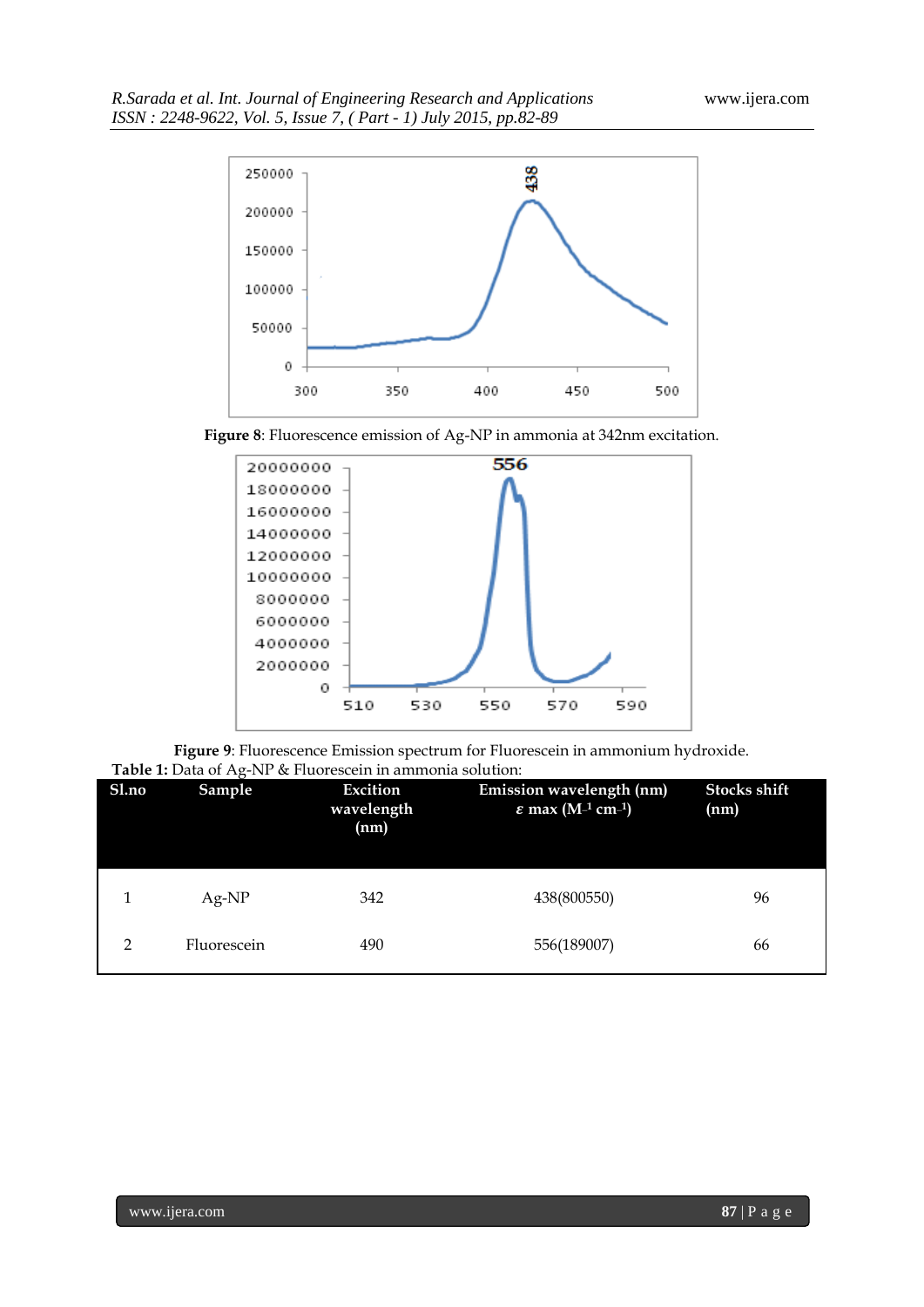

**Figure 10**: Excitation–emission matrices for Ag-NPs in ammonia solution. Location of the peak maxima: Ex. 342 nm/ Em438 nm, Fluorescence intensity in Raman units.

| <b>Parameter</b>                 |              |
|----------------------------------|--------------|
| Scan Mode                        | Emission     |
| Data Mode                        | Fluorescence |
| Excitation Wavelength Range (nm) | $300 - 500$  |
| Excitation Step Invertval (nm)   | 5            |
| Emission Wavelength Range (nm)   | $320 - 700$  |
| Emission Interval (nm)           | 5            |
| Delay $(s)$                      | 0            |
| Excitation Shutter Opening (nm)  | 5            |
| Emissiom Shutter Opening (nm)    | 5            |
| PMT Voltage (V)                  | 700          |
| Response                         | Auto         |
| Replicates                       |              |
| <b>Shutter Control</b>           | ΟN           |
| <b>Spectrum Correction</b>       | ON           |

| Table 2: Setup parameters for creation of EEMs |  |
|------------------------------------------------|--|
|------------------------------------------------|--|

#### **CONCLUSION**

Plant extracted synthesis of silver nanoparticles is better than physico-chemical methods because it is eco-friendly, easy scale up of process ,While green biological methods which involve bacteria and fungi mediated synthesis of silver Nanoparticles requires a long time period. This plant extracted Synthesized silver nanoparticles were characterized by UV-Visible spectrophotometer, FTIR, XRD and TEM analysis. FT-IR provides information about functional groups which participates in the synthesis of silver nanoparticles. The interesting characteristic of silver nanoparticles is that they exhibit photoluminescence activity which is indicated by High stock's shift values.

#### **References:**

- [1] P. Mukherjee, A. Ahmad, D. Mandal, S. Senapati, S.R. Sainkar, M.I. Khan, R. Parishcha, P.V. Ajaykumar, M. Alam, R. Kumar, M. Sastry, *Nano Lett,* 2001, **1,** 515.
- [2] A. Ahmad, P. Mukherjee, D. Mandal, S. Senapati, M.I. Khan, R. Kumar, M. Sastry, *J. Am. Chem. Soc,* 2002, **124,** 12108.
- [3] M. Sastry, A. Ahmad, M.I. Khan, R. Kumar, *Curr. Sci,* 2003, **85**, 162.
- [4] S.S. Shankar, A. Ahmad, M. Sastry, *Biotechnol. Prog*, 2003, **19**, 1627.